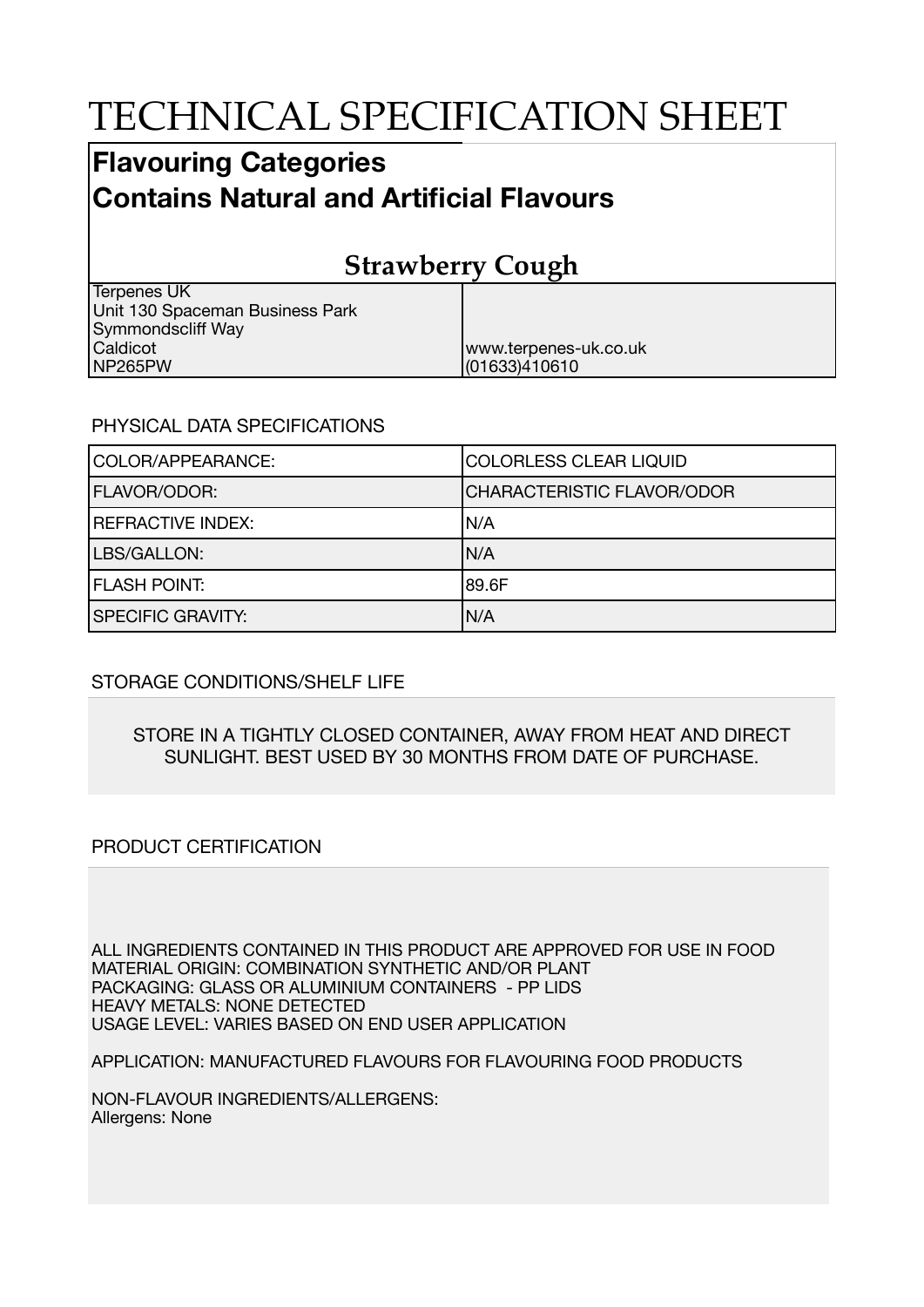| <b>COMPOSITION</b>             |                |              |
|--------------------------------|----------------|--------------|
| terpinolene                    | 586-62-9       | 20-<50%      |
| beta-caryophyllene             | 87-44-5        | $10 - 20\%$  |
| d-Limonene                     | 5989-27-5      | $10 - 20\%$  |
| myrcene                        | 123-35-3       | 10-<20%      |
| alpha-pinene                   | 80-56-8        | $1 - 10\%$   |
| beta-pinene                    | 127-91-3       | $1 - 10\%$   |
| linalool                       | 78-70-6        | $1 - 10\%$   |
| Ocimene - beta                 | 13877-91-3     | $1 - 10\%$   |
| Propylene Glycol               | $57 - 55 - 6$  | $1 - 10$     |
| benzyl alcohol                 | $100 - 51 - 6$ | $0.1 - 1$    |
| $3$ -Hexen-1-ol, $(Z)$ -       | 928-96-1       | $0.01 - 0.1$ |
| delta-3-carene                 | 13466-78-9     | $0.01 - 0.1$ |
| ETHYL 2 METHYL BUTYRATE        | 7452-79-1      | $0.01 - 0.1$ |
| Eucalyptol                     | 470-82-6       | $0.01 - 0.1$ |
| Pineapple ketone/Strawberry    |                |              |
| Furanone                       | 3658-77-3      | $0.01 - 0.1$ |
| Sabinene                       | 3387-41-5      | $0.01 - 0.1$ |
| (E)-beta-ocimene               | 3779-61-1      | < 0.01       |
| 2-methyl-2-pentenoic acid      | 3142-72-1      | < 0.01       |
| 3-Hexen-1-ol, acetate, $(Z)$ - | 3681-71-8      | < 0.01       |
| acetic acid                    | 64-19-7        | < 0.01       |
| alpha-phellandrene             | 99-83-2        | < 0.01       |
| benzyl acetate                 | $140 - 11 - 4$ | < 0.01       |
| butyric acid                   | 107-92-6       | < 0.01       |
| Butyric acid <2-methyl->       | $116 - 53 - 0$ | < 0.01       |
| camphene                       | 79-92-5        | < 0.01       |
| ethyl butyrate                 | 105-54-4       | < 0.01       |
| ethyl hexanoate                | 123-66-0       | < 0.01       |
| Gamma Terpinene                | 99-85-4        | < 0.01       |
| gamma-decalactone              | 706-14-9       | < 0.01       |
| hexyl acetate                  | 142-92-7       | < 0.01       |
| isoamyl butyrate               | 106-27-4       | < 0.01       |
| isoamyl isovalerate            | 659-70-1       | < 0.01       |
| methyl cinnamate               | 103-26-4       | < 0.01       |
| P-CYMENE                       | 99-87-6        | < 0.01       |